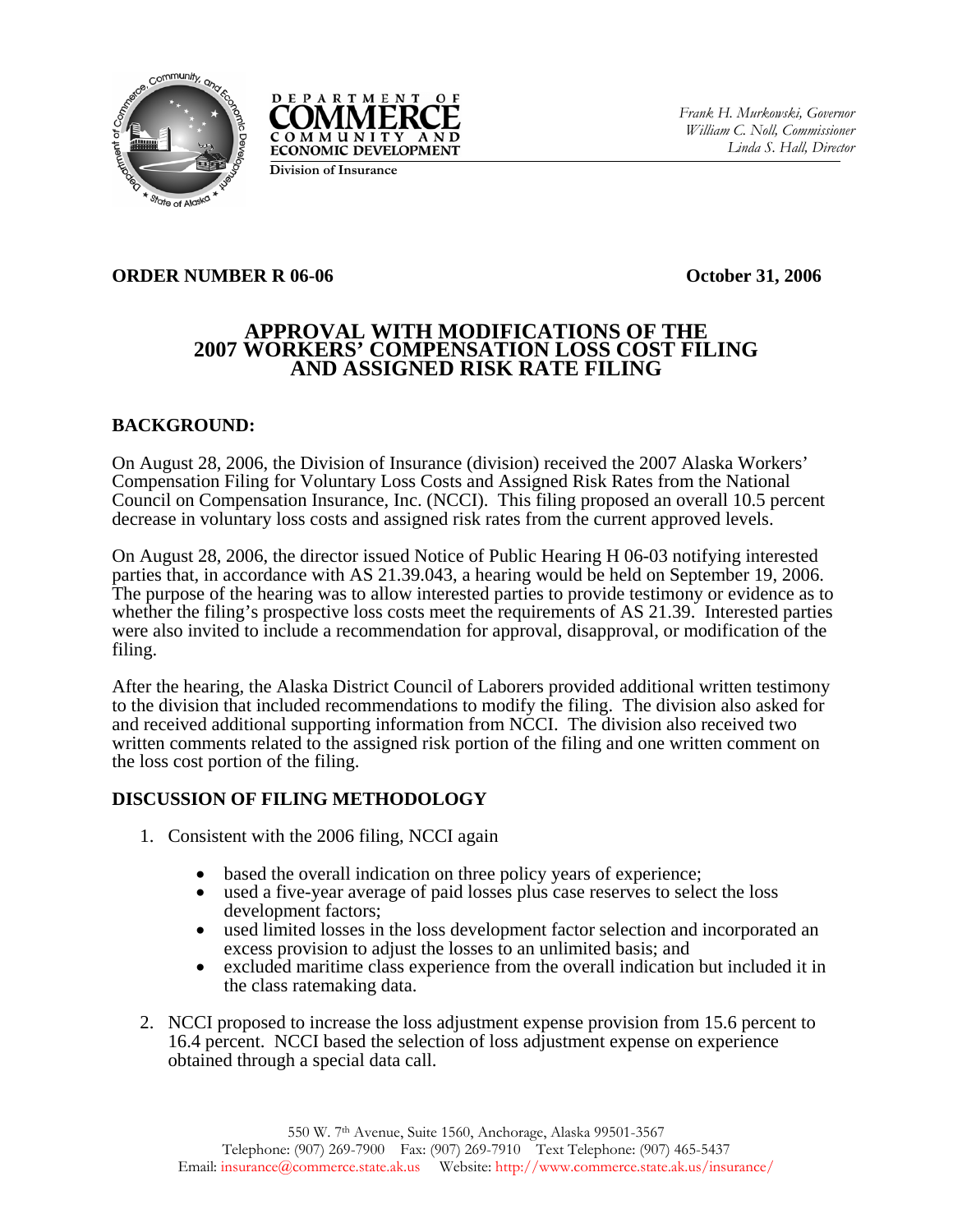- 3. In this filing, NCCI reverted to selecting a zero percent assigned risk market share rather than the five percent market share the director asked NCCI to use in the 2006 filing as a transition value. NCCI's rationale for reverting to the zero percent assumption is that assuming an assigned risk market share other than zero percent artificially suppresses the voluntary loss costs and does not reflect the fluid nature of the assigned risk pool.
- 4. For the assigned risk portion of the filing, a change in methodology for the commission was included based on a recommendation from the Alaska Workers' Compensation Review and Advisory Committee. This recommendation was to use a fixed five percent commission for all policies rather than the current sliding scale that bases the commission percentage on the premium size of the policy.
- 5. Other items in the assigned risk portion of the filing that are consistent with the 2006 filing include
	-
	-
	- no change to the minimum premium methodology;<br>
	no change to the servicing carrier allowance;<br>
	inclusion of an excess of loss reinsurance expense; and<br>
	an uncollectible premium provision.
	-
- 6. The major contributors to the overall indicated loss cost level decrease are a continuing decline in frequency of accidents and the deletion of policy year 2001, which was a year with poor experience, and the inclusion of policy year 2004, which had better experience. In addition, while medical costs continue to increase, the rate of increase has slowed, which NCCI has recognized by selecting a three percent medical loss ratio trend compared to the four and one-half percent medical loss ratio trend in the 2006 filing.

# **INTERESTED PARTY'S REQUESTED MODIFICATIONS**

The Alaska District Council of Laborers requested that the division review the filing to determine whether NCCI should be requested to modify the filing to provide a further rate reduction based on changes to the workers' compensation statutes enacted in SB 130 and to remove the proposed 0**.**7 percent increase in loss adjustment expenses.

### **NCCI REBUTTAL**

NCCI elected not to include the proposed modifications based on the provisions of SB 130. Although NCCI found that those provisions may ultimately produce cost savings, the amount of the cost savings cannot be determined at this time since the impact of many of the reforms are dependent upon the behavior of the parties involved.

NCCI also provided additional documentation for the proposed 16.4 percent provision for loss adjustment expenses.

### **FINDINGS**

After fully reviewing and considering the supporting documentation and testimony, both written and oral, the director finds:

1. The five-year paid loss plus case reserve loss development method is acceptable. The use of the five-year average is appropriate as it helps to stabilize the loss development due to changes over time and differences in case reserve setting procedures by insurer. Both the paid loss development and the paid loss plus case reserve loss development were lower than anticipated. Since NCCI's analysis showed that the paid loss development declined